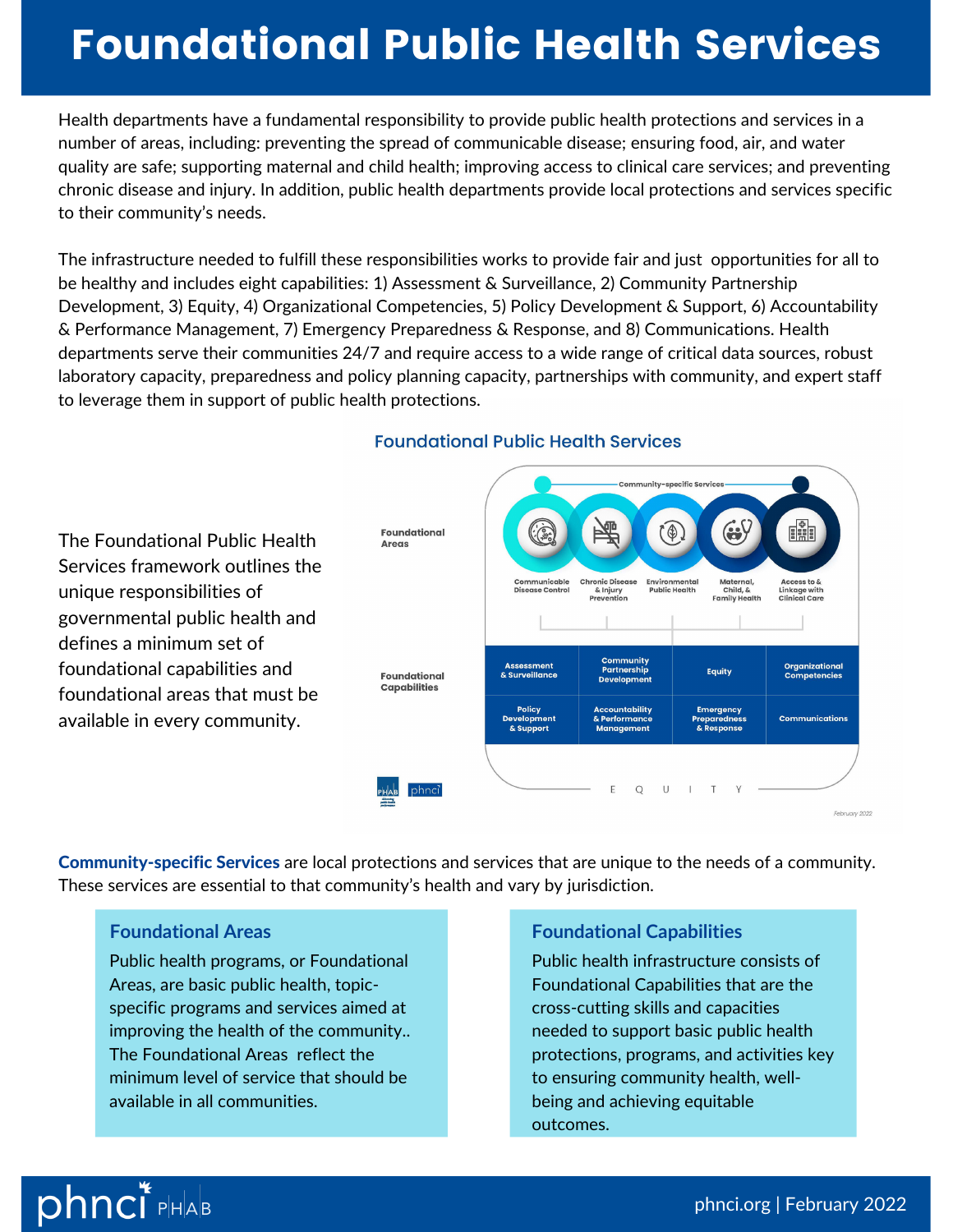There are eight Foundational Capabilities that are needed in Public Health Infrastructure.

# Assessment & Surveillance

- Ability to collect timely and sufficient foundational data to guide public health planning and decision making at the state and local level, including the personnel and technology that enable collection.
- Ability to collect, access, analyze, interpret, and use data from a variety of sources including granular data and data disaggregated by geography (e.g., census tract, zip code), sub-populations, race, ethnicity, and other variables that fully describe the health and well-being of a community and the factors that influence health.
- Ability to assess and analyze disparities and inequities in the distribution of disease and social determinants of health, that contribute to higher health risks and poorer health outcomes
- Ability to prioritize and respond to data requests and translate data into information and reports that are valid, complete, statistically accurate, and accessible to the intended audiences.
- Ability to conduct a collaborative community or statewide health assessment and identify health priorities arising from that assessment, including analysis of root causes of health disparities and inequities.
- Ability to access 24/7 laboratory resources capable of providing rapid detection.
- Ability to participate in or support surveillance systems to rapidly detect emerging health issues and threats.
- Ability to work with community partners to collect, report and use public health data that is relevant to communities experiencing health inequities or ability to support community-led data processes

# Community Partnership Development

- Ability to create, convene, support, and sustain strategic, non-program specific relationships with key community groups or organizations representing populations experiencing health disparities or inequities; private businesses and health care organizations; relevant federal, Tribal, state, and local government agencies; elected and non-elected officials.
- Ability to leverage and engage partnerships and community in equity solutions.
- Ability to establish and maintain trust with and authentically engage community members and populations most impacted by inequities in key public health decision-making and use community-driven approaches
- Ability to convene across governmental agencies, such as departments of transportation, aging, substance abuse/mental health, education, planning and development, or others, to promote health, prevent disease, and protect community members of the health department's jurisdiction.
- Ability to engage members of the community and multi-sector partners in a community health improvement process that draws from community health assessment data and establishes a plan for addressing priorities. The community health improvement plan can serve as the basis for coordination of effort and resources across partners.

# **Equity**

- Ability to strategically address social and structural determinants of health through policy, programs, and services as a necessary pathway to achieve equity.
- Ability to systematically integrate equity into each aspect of the FPHS, strategic priorities, and include equity-related accountability metrics into all programs and services.
- Ability to work collaboratively across the department and the community to build support for and foster a shared understanding of the critical importance of equity to achieve community health and well-being.
- Ability to develop and support staff to address equity
- Ability to create a shared understanding of what creates health including structural and systemic factors that produce and reproduce inequities

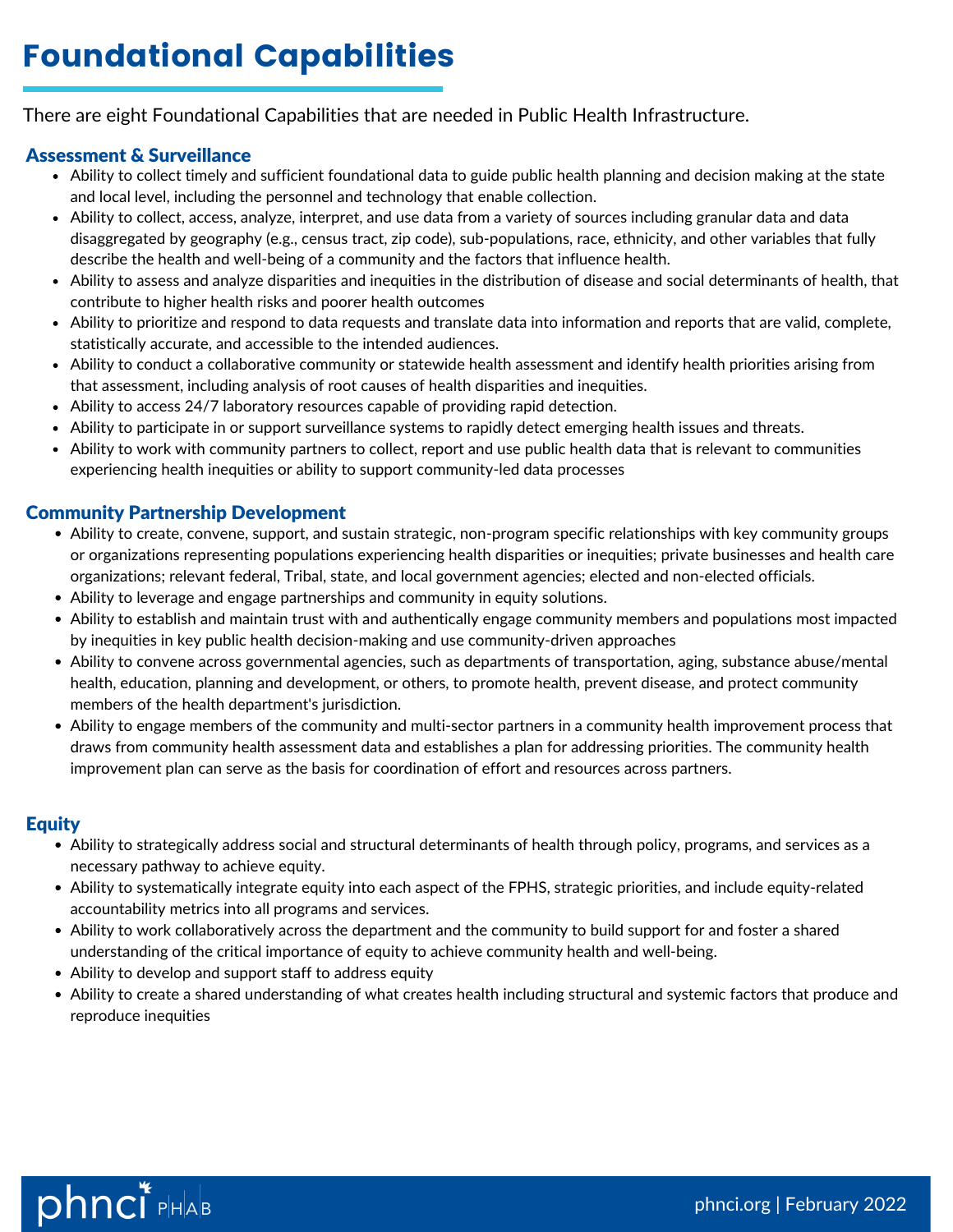# Organizational Competencies

- Leadership & Governance: Ability to lead internal and external stakeholders to consensus, with movement to action, and to serve as the face of governmental public health in the department's jurisdiction. Ability to directly engage in health policy development, discussion, and adoption with local, state, and national policymakers, and to define a strategic direction for public health initiatives, including the advancement of equity. Ability to prioritize and implement diversity, equity, inclusion within the organization. Ability to engage with appropriate governing entities about the department's public health legal authorities and what new laws and policies might be needed. Ability to ensure diverse representation on public health boards and councils.
- Information Technology Services, including Privacy & Security: Ability to maintain and procure the hardware and software needed to access electronic health information to support the department's operations and analysis of health data. Ability to support, use, and maintain communication technologies and systems needed to interact with community members. Ability to have the proper systems and controls in place to keep health and human resources data confidential and maintain security of IT systems.
- Workforce Development & Human Resources: Ability to develop and maintain a diverse and inclusive workforce with the cross-cutting skills and competencies needed to implement the FPHS effectively and equitably. Ability to manage human resource functions including recruitment, retention, and succession planning; training; and performance review and accountability.
- Financial Management, Contract, & Procurement Services, including Facilities and Operations: Ability to establish a budgeting, auditing, billing, and financial system and chart of expense and revenue accounts in compliance with federal, state, and local standards and policies. Ability to secure grants or other funding (governmental and not) and demonstrate compliance with an audit required for the sources of funding utilized. Ability to procure, maintain, and manage safe facilities and efficient operations. Ability to leverage funding and ensure resources are allocated to address equity and social determinants of health.
- Legal Services & Analysis: Ability to access and appropriately use legal services in planning, implementing, and enforcing, public health initiatives, including relevant administrative rules and due process.

#### Policy Development & Support

- Ability to serve as a primary and expert resource for establishing, maintaining, and developing basic public health policy recommendations that are evidence-based and grounded in law. This includes researching, analyzing, costing out, and articulating the impact of such policies and rules where appropriate, as well as the ability to organize support for these policies and rules and place them before an entity with the legal authority to adopt them.
- Ability to effectively inform and influence policies being considered by other governmental and non-governmental agencies that can improve the physical, environmental, social, and economic conditions affecting health but are beyond the immediate scope or authority of the governmental public health department.
- Ability to effectively advocate for policies that address social determinants of health, health disparities and equity.
- Ability to issue, promote compliance with or, as mandated, enforce compliance with public health regulations.

#### Accountability & Performance Management

- Ability to perform according to accepted business standards in accordance with applicable federal, state, and local laws and policies and assure compliance with national and Public Health Accreditation Board Standards.
- Ability to maintain a performance management system to monitor achievement of organizational objectives.
- Ability to identify and use evidence-based or promising practices when implementing new or revised processes, programs and/or interventions.
- Ability to maintain an organization-wide culture of quality and to use quality improvement tools and methods.
- Ability to create accountability structures and internal and external equity-related metrics to measure the equity impact of a department's efforts and performance.

#### Emergency Preparedness & Response

- Ability to develop, exercise, and maintain preparedness and response strategies and plans, in accordance with established guidelines, and to address a range of events including natural or other disasters, communicable disease outbreaks, environmental emergencies, or other events, which may be acute or occur over time.
- Ability to integrate social determinants of health, and actions to address inequities, including ensuring the protection of high-risk populations, into all plans, programs, and services.
- Ability to lead the Emergency Support Function 8 Public Health & Medical for the county, region, jurisdiction, and state.

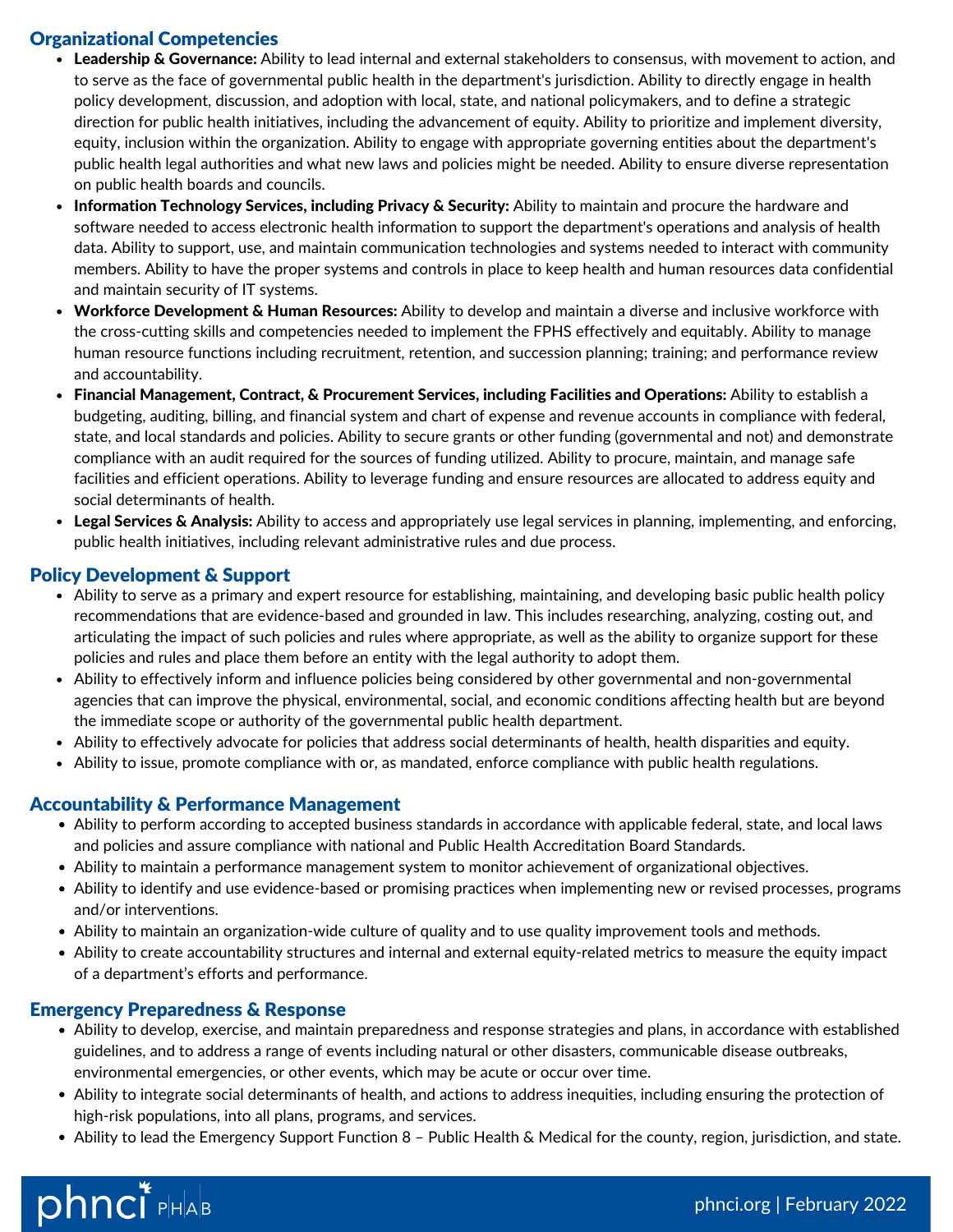- Ability to activate the emergency response personnel and communications systems in the event of a public health crisis; coordinate with federal, state, and local emergency managers and other first responders, and private sector and nonprofit partners; and operate within, and as necessary lead, the incident management system.
- Ability to maintain and execute a continuity of operations plan that includes a plan to access financial resources to execute an emergency and recovery response.
- Ability to establish and promote basic, ongoing community readiness, resilience, and preparedness by enabling the public to take necessary action before, during, or after a disaster, emergency, or public health event.
- Ability to issue and enforce emergency health orders.
- Ability to be notified of and respond to events on a 24/7 basis.
- Ability to access and utilize a Laboratory Response Network (LRN) Reference laboratory for biological agents and an LRN chemical laboratory at a level designated by CDC.

## Communications

- Ability to maintain ongoing relations with local and statewide media including the ability to write a press release, conduct a press conference, and use electronic communication tools to interact with the media.
- Ability to effectively use social media to communicate directly with community members.
- Ability to appropriately tailor communications and communications mechanisms for various audiences
- Ability to write and implement a routine communications plan and develop routine public health communications including to reach communities not traditionally reached through public health channels
- Ability to develop and implement a risk communication strategy for communicating with the public during a public health crisis or emergency. This includes the ability to provide accurate and timely information and to address misconceptions and misinformation, and to assure information is accessible to and appropriate for all audiences.
- Ability to transmit and receive routine communications to and from the public in an appropriate, timely, and accurate manner, on a 24/7 basis.
- Ability to develop and implement a proactive health education/health communication strategy (distinct from risk communication) that disseminates timely and accurate information to the public designed to encourage actions to promote health in culturally and linguistically appropriate formats for the various communities served, including using electronic communication tools.

# Foundational Areas

There are five Foundational Areas, also known as Public Health Programs. Social determinants of health and actions to address health inequities should be integrated throughout all activities.

# Communicable Disease Control

- Provide timely, statewide, and locally relevant and accurate information to the health care system and community on communicable diseases and their control.
- Identify statewide and local communicable disease control community partners and their capacities, develop, and implement a prioritized communicable disease control plan, and ability to seek and secure funding for high priority initiatives.
- Receive laboratory reports and other relevant data; conduct disease investigations, including contact tracing and notification; and recognize, identify, and respond to communicable disease outbreaks for notifiable conditions in accordance with local, national, and state mandates and guidelines.
- Assure the availability of partner notification services for newly diagnosed cases of communicable diseases according to Centers for Disease Control and Prevention (CDC) guidelines.
- Assure the appropriate treatment of individuals who have reportable communicable diseases, such as TB, STIs, and HIV in accordance with local and state laws and CDC guidelines.
- Support the recognition of outbreaks and other events of public health significance by assuring capacity for the identification and characterization of the causative agents of disease and their origin, including those that are rare and unusual.
- Coordinate and integrate categorically-funded communicable disease programs and services.